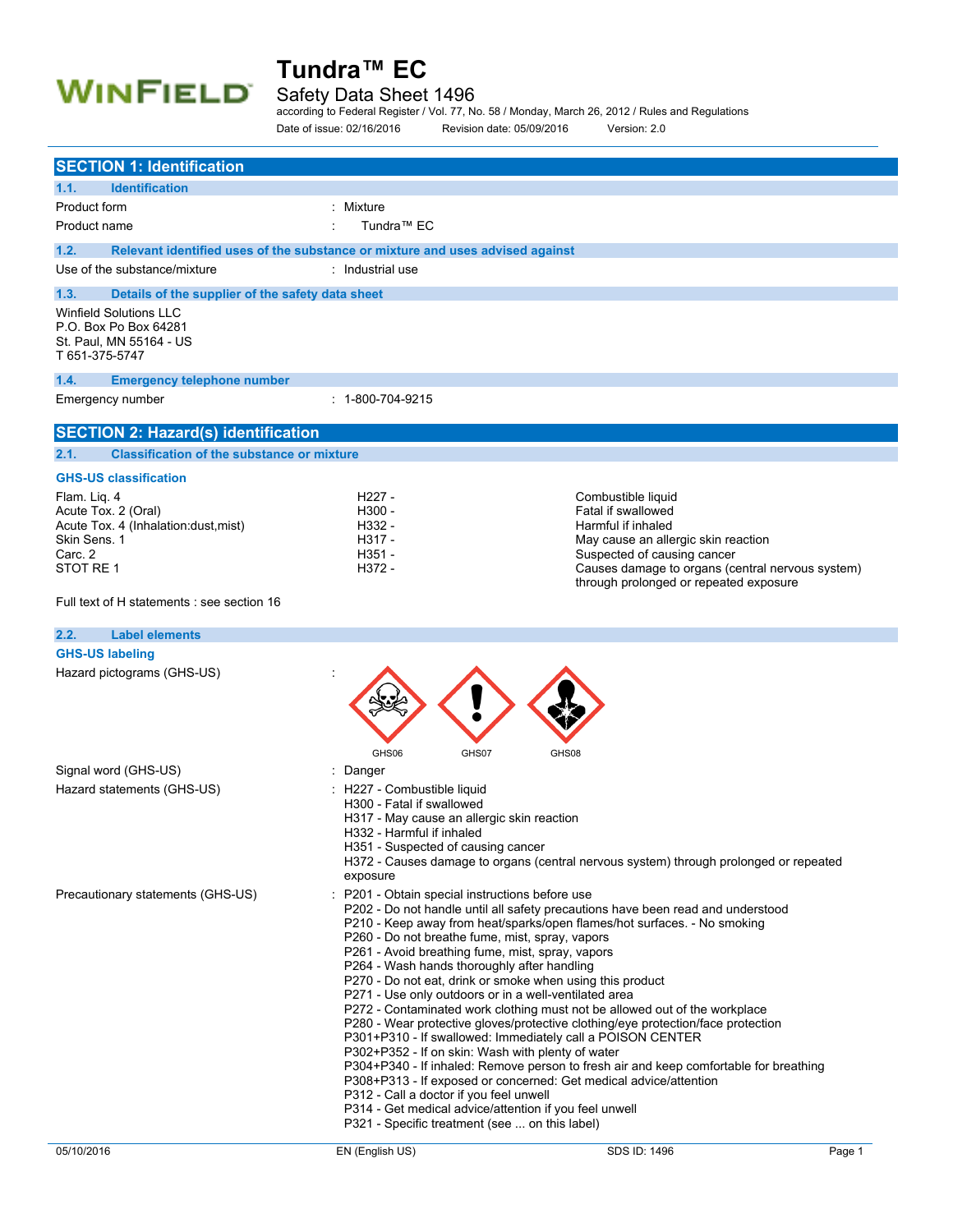### Safety Data Sheet

according to Federal Register / Vol. 77, No. 58 / Monday, March 26, 2012 / Rules and Regulations

| P330 - Rinse mouth                                                                           |
|----------------------------------------------------------------------------------------------|
| P333+P313 - If skin irritation or rash occurs: Get medical advice/attention                  |
| P363 - Wash contaminated clothing before reuse                                               |
| P370+P378 - In case of fire: Use dry chemical powder, alcohol-resistant foam, carbon dioxide |
| (CO2) to extinguish                                                                          |
| P403+P235 - Store in a well-ventilated place. Keep cool                                      |
| P405 - Store locked up                                                                       |
| P501 - Dispose of contents/container to hazardous or special waste collection point, in      |
| accordance with local, regional, national and/or international regulation                    |
|                                                                                              |

### **2.3. Other hazards**

No additional information available

**2.4. Unknown acute toxicity (GHS US)**

Not applicable

### **SECTION 3: Composition/Information on ingredients**

## **3.1. Substance**

### Not applicable

**3.2. Mixture**

| <b>Name</b>                                                                                                                                               | <b>Product identifier</b> | $\frac{9}{6}$ | <b>GHS-US classification</b>                                                                                                                                                                                                  |
|-----------------------------------------------------------------------------------------------------------------------------------------------------------|---------------------------|---------------|-------------------------------------------------------------------------------------------------------------------------------------------------------------------------------------------------------------------------------|
| Solvent naphtha, petroleum, heavy aromatic                                                                                                                | (CAS No) 64742-94-5       | 39.6          | Flam. Lig. 3, H226<br>Asp. Tox. 1, H304                                                                                                                                                                                       |
| bifenthrin (ISO); (2-methylbiphenyl-3-yl)methyl rel-(1R,3R)-3-<br>[(1Z)-2-chloro- 3,3,3-trifluoroprop-1-en-1-yl]- 2,2-<br>dimethylcyclopropanecarboxylate | (CAS No) 82657-04-3       | 25.4          | Acute Tox. 2 (Oral), H300<br>Acute Tox. 3 (Inhalation: dust, mist),<br>H331<br>Skin Sens. 1B, H317<br>Carc. 2. H351<br>STOT RE 1, H372<br>Aquatic Acute 1, H400<br>Aquatic Chronic 1, H410<br>Acute Tox. 3 (Inhalation), H331 |

### Full text of H-phrases: see section 16

|             | <b>SECTION 4: First aid measures</b>                                       |                                                                                                                                             |
|-------------|----------------------------------------------------------------------------|---------------------------------------------------------------------------------------------------------------------------------------------|
| 4.1.        | <b>Description of first aid measures</b>                                   |                                                                                                                                             |
|             | First-aid measures general                                                 | : Call a physician immediately.                                                                                                             |
|             | First-aid measures after inhalation                                        | : Remove person to fresh air and keep comfortable for breathing. Call a poison<br>center/doctor/physician if you feel unwell.               |
|             | First-aid measures after skin contact                                      | : Wash skin with plenty of water. Take off contaminated clothing. If skin irritation or rash occurs:<br>Get medical advice/attention        |
|             | First-aid measures after eye contact                                       | : Rinse eyes with water as a precaution.                                                                                                    |
|             | First-aid measures after ingestion                                         | : Rinse mouth. Call a physician immediately.                                                                                                |
| 4.2.        | Most important symptoms and effects, both acute and delayed                |                                                                                                                                             |
|             | Symptoms/injuries after skin contact                                       | : May cause an allergic skin reaction.                                                                                                      |
|             | Symptoms/injuries after ingestion                                          | : Swallowing a small quantity of this material will result in serious health hazard.                                                        |
| 4.3.        | Indication of any immediate medical attention and special treatment needed |                                                                                                                                             |
|             | Treat symptomatically.                                                     |                                                                                                                                             |
|             | <b>SECTION 5: Firefighting measures</b>                                    |                                                                                                                                             |
| 5.1.        | <b>Extinguishing media</b>                                                 |                                                                                                                                             |
|             | Suitable extinguishing media                                               | : Water spray. Dry powder. Foam. Carbon dioxide.                                                                                            |
|             | Unsuitable extinguishing media                                             | : Do not use a heavy water stream.                                                                                                          |
| 5.2.        | Special hazards arising from the substance or mixture                      |                                                                                                                                             |
| Fire hazard |                                                                            | : Combustible liquid.                                                                                                                       |
| Reactivity  |                                                                            | : The product is non-reactive under normal conditions of use, storage and transport.                                                        |
| 5.3.        | <b>Advice for firefighters</b>                                             |                                                                                                                                             |
|             | Protection during firefighting                                             | : Do not attempt to take action without suitable protective equipment. Self-contained breathing<br>apparatus. Complete protective clothing. |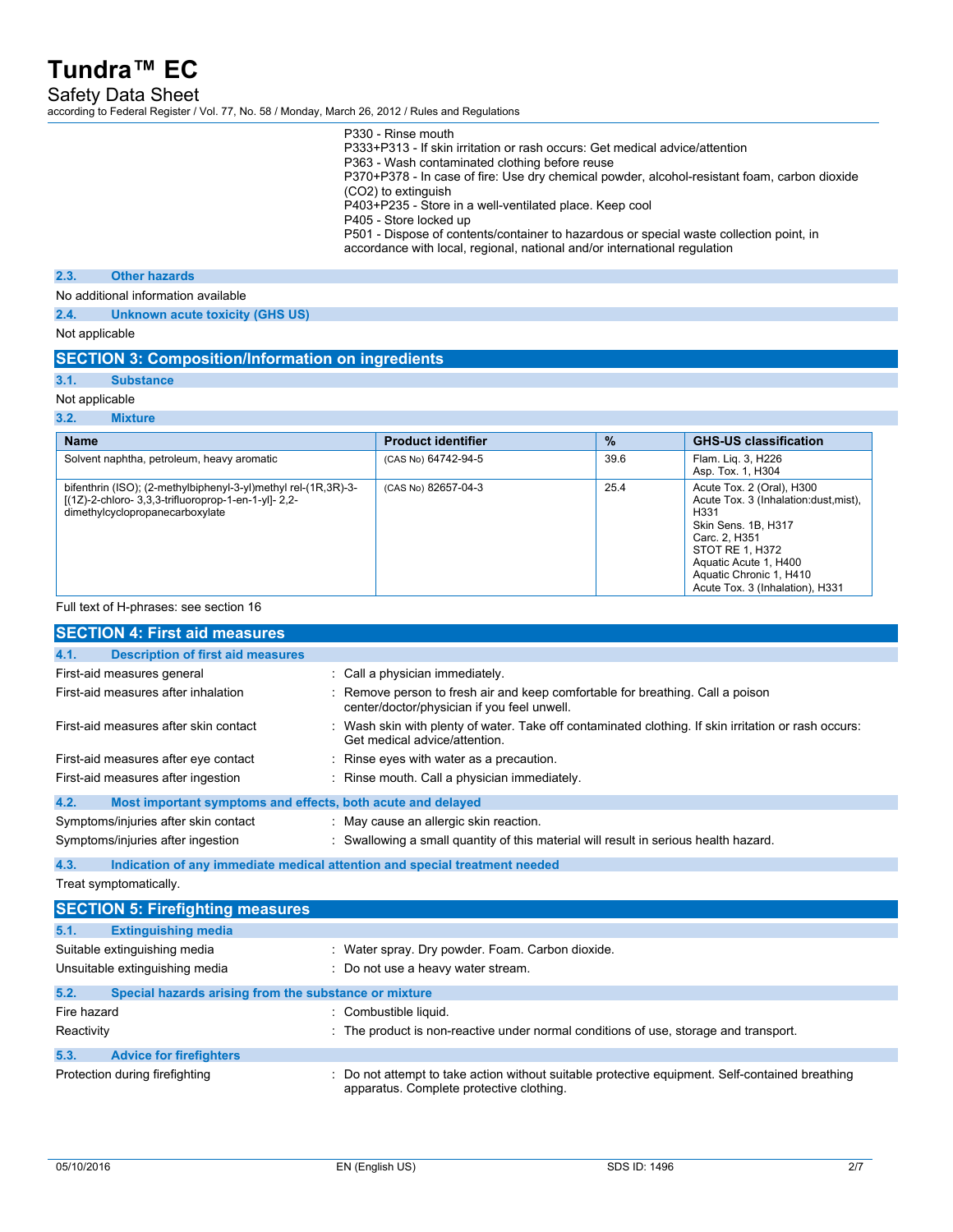### Safety Data Sheet

according to Federal Register / Vol. 77, No. 58 / Monday, March 26, 2012 / Rules and Regulations

|        | <b>SECTION 6: Accidental release measures</b>                       |                                                                                                                                                                                                                                                                                                                                                                                             |
|--------|---------------------------------------------------------------------|---------------------------------------------------------------------------------------------------------------------------------------------------------------------------------------------------------------------------------------------------------------------------------------------------------------------------------------------------------------------------------------------|
| 6.1.   | Personal precautions, protective equipment and emergency procedures |                                                                                                                                                                                                                                                                                                                                                                                             |
| 6.1.1. | For non-emergency personnel                                         |                                                                                                                                                                                                                                                                                                                                                                                             |
|        | Emergency procedures                                                | : No open flames, no sparks, and no smoking. Do not breathe dust/fume/gas/mist/vapors/spray.<br>Only qualified personnel equipped with suitable protective equipment may intervene.                                                                                                                                                                                                         |
| 6.1.2. | For emergency responders                                            |                                                                                                                                                                                                                                                                                                                                                                                             |
|        | Protective equipment                                                | Do not attempt to take action without suitable protective equipment. For further information<br>refer to section 8: "Exposure controls/personal protection".                                                                                                                                                                                                                                |
| 6.2.   | <b>Environmental precautions</b>                                    |                                                                                                                                                                                                                                                                                                                                                                                             |
|        | Avoid release to the environment.                                   |                                                                                                                                                                                                                                                                                                                                                                                             |
| 6.3.   | Methods and material for containment and cleaning up                |                                                                                                                                                                                                                                                                                                                                                                                             |
|        | Methods for cleaning up                                             | : In case of large spillages: Soak up spills with inert solids, such as clay or diatomaceous earth<br>as soon as possible. Sweep up or vacuum up the product. Small quantities of liquid spill: take<br>up in non-combustible absorbent material and shovel into container for disposal. Notify<br>authorities if product enters sewers or public waters.                                   |
|        | Other information                                                   | Dispose of materials or solid residues at an authorized site.                                                                                                                                                                                                                                                                                                                               |
| 6.4.   | <b>Reference to other sections</b>                                  |                                                                                                                                                                                                                                                                                                                                                                                             |
|        | For further information refer to section 13.                        |                                                                                                                                                                                                                                                                                                                                                                                             |
|        | <b>SECTION 7: Handling and storage</b>                              |                                                                                                                                                                                                                                                                                                                                                                                             |
| 7.1.   | <b>Precautions for safe handling</b>                                |                                                                                                                                                                                                                                                                                                                                                                                             |
|        | Precautions for safe handling                                       | : Keep away from heat, hot surfaces, sparks, open flames and other ignition sources. No<br>smoking. Wear personal protective equipment. Obtain special instructions before use. Do not<br>handle until all safety precautions have been read and understood. Do not breathe fume, mist,<br>spray, vapors. Use only outdoors or in a well-ventilated area. Avoid contact with skin and eyes. |
|        | Hygiene measures                                                    | Contaminated work clothing should not be allowed out of the workplace. Wash contaminated<br>clothing before reuse. Do not eat, drink or smoke when using this product. Always wash hands<br>after handling the product.                                                                                                                                                                     |
| 7.2.   | Conditions for safe storage, including any incompatibilities        |                                                                                                                                                                                                                                                                                                                                                                                             |
|        | Storage conditions                                                  | : Store in a well-ventilated place. Keep cool. Store locked up.                                                                                                                                                                                                                                                                                                                             |
|        | <b>SECTION 8: Exposure controls/personal protection</b>             |                                                                                                                                                                                                                                                                                                                                                                                             |
|        |                                                                     |                                                                                                                                                                                                                                                                                                                                                                                             |
| 8.1.   | <b>Control parameters</b>                                           |                                                                                                                                                                                                                                                                                                                                                                                             |
|        | No additional information available                                 |                                                                                                                                                                                                                                                                                                                                                                                             |
| 8.2.   | <b>Exposure controls</b>                                            |                                                                                                                                                                                                                                                                                                                                                                                             |
|        |                                                                     |                                                                                                                                                                                                                                                                                                                                                                                             |

| Appropriate engineering controls | : Ensure good ventilation of the work station. |
|----------------------------------|------------------------------------------------|
| Hand protection                  | : Protective gloves.                           |
| Eye protection                   | : Safety glasses.                              |
| Skin and body protection         | : Wear suitable protective clothing.           |
| Respiratory protection           | : Wear respiratory protection.                 |
| Environmental exposure controls  | : Avoid release to the environment.            |

## **SECTION 9: Physical and chemical properties**

| 9.1.           | Information on basic physical and chemical properties |              |     |
|----------------|-------------------------------------------------------|--------------|-----|
| Physical state | : Liquid                                              |              |     |
| Color          | : Colourless.                                         |              |     |
| Odor           | : Odourless.                                          |              |     |
| Odor threshold | : No data available                                   |              |     |
| pH             | : 4.68                                                |              |     |
| Melting point  | : Not applicable                                      |              |     |
| Freezing point | : No data available                                   |              |     |
| Boiling point  | : No data available                                   |              |     |
| Flash point    | $\div$ 171 °F                                         |              |     |
| 05/10/2016     | EN (English US)                                       | SDS ID: 1496 | 3/7 |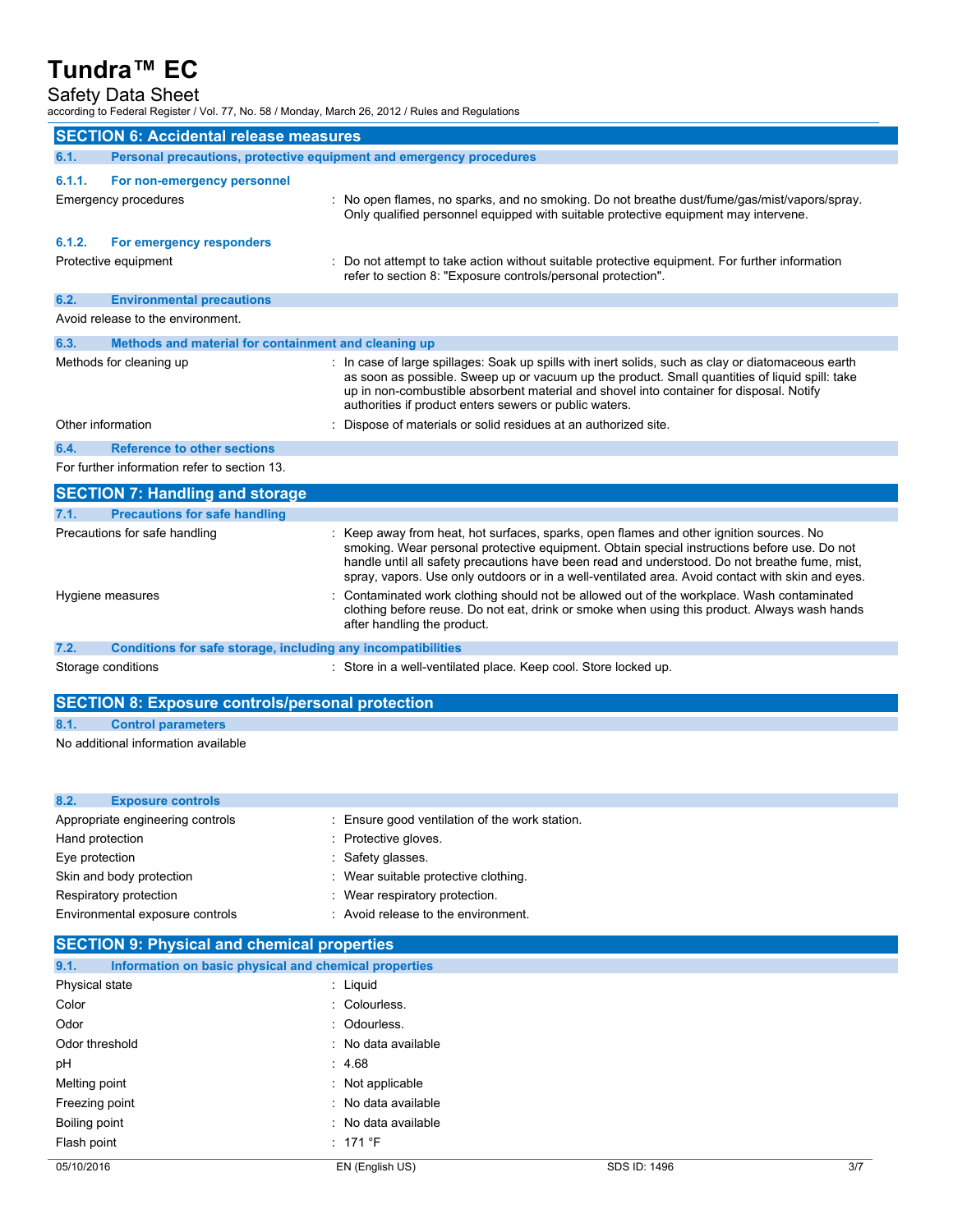## Safety Data Sheet

according to Federal Register / Vol. 77, No. 58 / Monday, March 26, 2012 / Rules and Regulations

| Relative evaporation rate (butyl acetate=1) | : No data available                                                                                                                     |
|---------------------------------------------|-----------------------------------------------------------------------------------------------------------------------------------------|
| Flammability (solid, gas)                   | : No data available                                                                                                                     |
| <b>Explosion limits</b>                     | $\therefore$ No data available                                                                                                          |
| Explosive properties                        | : No data available                                                                                                                     |
| Oxidizing properties                        | : No data available                                                                                                                     |
| Vapor pressure                              | : No data available                                                                                                                     |
| Relative density                            | : No data available                                                                                                                     |
| Relative vapor density at 20 °C             | $\therefore$ No data available                                                                                                          |
| Specific gravity / density                  | $\therefore$ 0.958 g/cm <sup>3</sup>                                                                                                    |
| Solubility                                  | : Water: Solubility in water of component(s) of the mixture :<br>• Solvent naphtha, petroleum, heavy aromatic: $\leq 1$ mg/l (at 20 °C) |
| Log Pow                                     | : No data available                                                                                                                     |
| Auto-ignition temperature                   | : No data available                                                                                                                     |
| Decomposition temperature                   | : No data available                                                                                                                     |
| Viscosity                                   | : No data available                                                                                                                     |
| Viscosity, kinematic                        | : No data available                                                                                                                     |
| Viscosity, dynamic                          | : No data available                                                                                                                     |
|                                             |                                                                                                                                         |

#### **9.2. Other information**

No additional information available

### **SECTION 10: Stability and reactivity**

### **10.1. Reactivity**

The product is non-reactive under normal conditions of use, storage and transport.

## **10.2. Chemical stability** Stable under normal conditions. **10.3. Possibility of hazardous reactions** No dangerous reactions known under normal conditions of use.

**10.4. Conditions to avoid**

Avoid contact with hot surfaces. Heat. No flames, no sparks. Eliminate all sources of ignition.

### **10.5. Incompatible materials**

No additional information available

### **10.6. Hazardous decomposition products**

Under normal conditions of storage and use, hazardous decomposition products should not be produced. On combustion, forms: carbon oxides (CO and CO2).

| <b>SECTION 11: Toxicological information</b>                                                                                                                       |                                                                         |              |     |
|--------------------------------------------------------------------------------------------------------------------------------------------------------------------|-------------------------------------------------------------------------|--------------|-----|
| 11.1.<br>Information on toxicological effects                                                                                                                      |                                                                         |              |     |
|                                                                                                                                                                    |                                                                         |              |     |
| Likely routes of exposure                                                                                                                                          | Ingestion; Inhalation                                                   |              |     |
| Acute toxicity                                                                                                                                                     | : Oral: Fatal if swallowed. Inhalation: dust, mist: Harmful if inhaled. |              |     |
| Tundra <sup>™</sup> EC                                                                                                                                             |                                                                         |              |     |
| ATE US (oral)                                                                                                                                                      | 19.685 mg/kg body weight                                                |              |     |
| ATE US (dust, mist)                                                                                                                                                | 1.969 mg/l/4h                                                           |              |     |
| Solvent naphtha, petroleum, heavy aromatic (64742-94-5)                                                                                                            |                                                                         |              |     |
| LD50 oral rat                                                                                                                                                      | > 5000 mg/kg                                                            |              |     |
| LD50 dermal rabbit                                                                                                                                                 | $> 2$ ml/kg                                                             |              |     |
| LC50 inhalation rat (mg/l)                                                                                                                                         | $>$ 590 mg/m <sup>3</sup> (Exposure time: 4 h)                          |              |     |
| bifenthrin (ISO); (2-methylbiphenyl-3-yl)methyl rel-(1R,3R)-3-[(1Z)-2-chloro- 3,3,3-trifluoroprop-1-en-1-yl]- 2,2-<br>dimethylcyclopropanecarboxylate (82657-04-3) |                                                                         |              |     |
| ATE US (oral)                                                                                                                                                      | 5.000 mg/kg body weight                                                 |              |     |
| ATE US (dust, mist)                                                                                                                                                | $0.500$ mg/l/4h                                                         |              |     |
| Skin corrosion/irritation                                                                                                                                          | Not classified                                                          |              |     |
|                                                                                                                                                                    | pH: 4.68                                                                |              |     |
| 05/10/2016                                                                                                                                                         | EN (English US)                                                         | SDS ID: 1496 | 4/7 |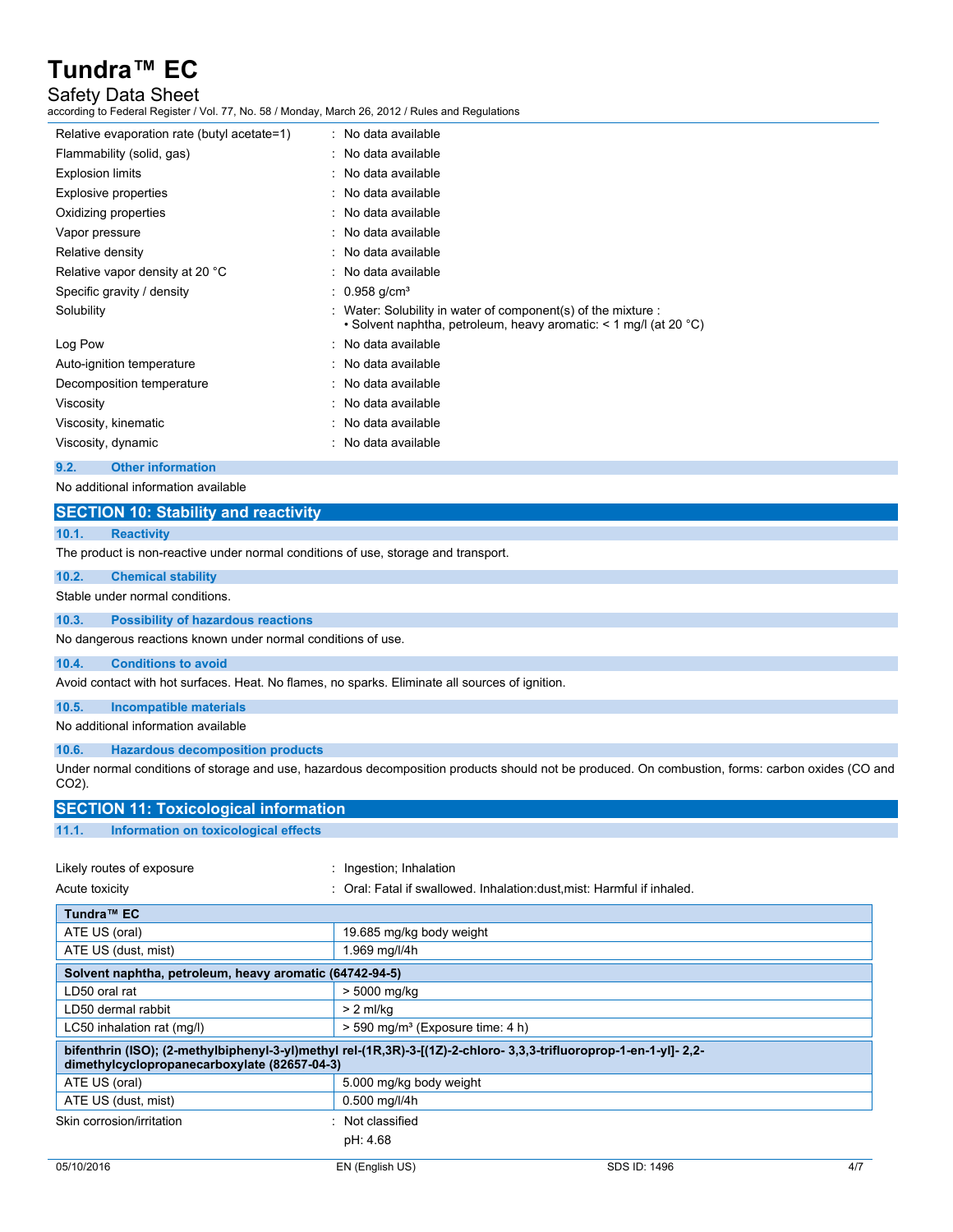## Safety Data Sheet

according to Federal Register / Vol. 77, No. 58 / Monday, March 26, 2012 / Rules and Regulations

| Serious eye damage/irritation                         | : Not classified                                                                           |
|-------------------------------------------------------|--------------------------------------------------------------------------------------------|
|                                                       | pH: 4.68                                                                                   |
| Respiratory or skin sensitization                     | : May cause an allergic skin reaction.                                                     |
| Germ cell mutagenicity                                | : Not classified                                                                           |
| Carcinogenicity                                       | : Suspected of causing cancer.                                                             |
| Reproductive toxicity                                 | : Not classified                                                                           |
| Specific target organ toxicity (single exposure)      | : Not classified                                                                           |
| Specific target organ toxicity (repeated<br>exposure) | : Causes damage to organs (central nervous system) through prolonged or repeated exposure. |
| Aspiration hazard                                     | : Not classified                                                                           |
| Symptoms/injuries after skin contact                  | : May cause an allergic skin reaction.                                                     |
| Symptoms/injuries after ingestion                     | Swallowing a small quantity of this material will result in serious health hazard.         |

| <b>SECTION 12: Ecological information</b>               |                                                                       |
|---------------------------------------------------------|-----------------------------------------------------------------------|
| 12.1.<br><b>Toxicity</b>                                |                                                                       |
| Ecology - general                                       | : Toxic to aquatic life.                                              |
| Solvent naphtha, petroleum, heavy aromatic (64742-94-5) |                                                                       |
| LC50 fish 1                                             | 19 mg/l (Exposure time: 96 h - Species: Pimephales promelas [static]) |
| EC50 Daphnia 1                                          | 0.95 mg/l (Exposure time: 48 h - Species: Daphnia magna)              |
| LC50 fish 2                                             | 2.34 mg/l (Exposure time: 96 h - Species: Oncorhynchus mykiss)        |

### **12.2. Persistence and degradability**

No additional information available

| 12.3.      | <b>Bioaccumulative potential</b>                        |             |
|------------|---------------------------------------------------------|-------------|
|            | Solvent naphtha, petroleum, heavy aromatic (64742-94-5) |             |
| BCF fish 1 |                                                         | 61 - 159    |
| Log Pow    |                                                         | $2.9 - 6.1$ |

### **12.4. Mobility in soil**

No additional information available

| 12.5.                               | Other adverse effects |                                                      |  |
|-------------------------------------|-----------------------|------------------------------------------------------|--|
| Effect on global warming            |                       | : No known ecological damage caused by this product. |  |
| SECTION 13: Dienosal considerations |                       |                                                      |  |

| <b>SECTION 13: DISPOSAL CONSIDERATIONS</b> |                                                                                                                |  |  |
|--------------------------------------------|----------------------------------------------------------------------------------------------------------------|--|--|
| 13.1.<br>Waste treatment methods           |                                                                                                                |  |  |
| Waste treatment methods                    | : Dispose of contents/container in accordance with licensed collector's sorting instructions.                  |  |  |
| Waste disposal recommendations             | : Dispose in a safe manner in accordance with local/national regulations. Avoid release to the<br>environment. |  |  |

## **SECTION 14: Transport information**

| : UN2902 Pesticides, liquid, toxic, n.o.s. (Bifenthrin), 6.1, II |
|------------------------------------------------------------------|
| : UN2902                                                         |
| : Pesticides, liquid, toxic, n.o.s.                              |
| <b>Bifenthrin</b>                                                |
| $\div$ 6.1 - Class 6.1 - Poisonous materials 49 CFR 173.132      |
|                                                                  |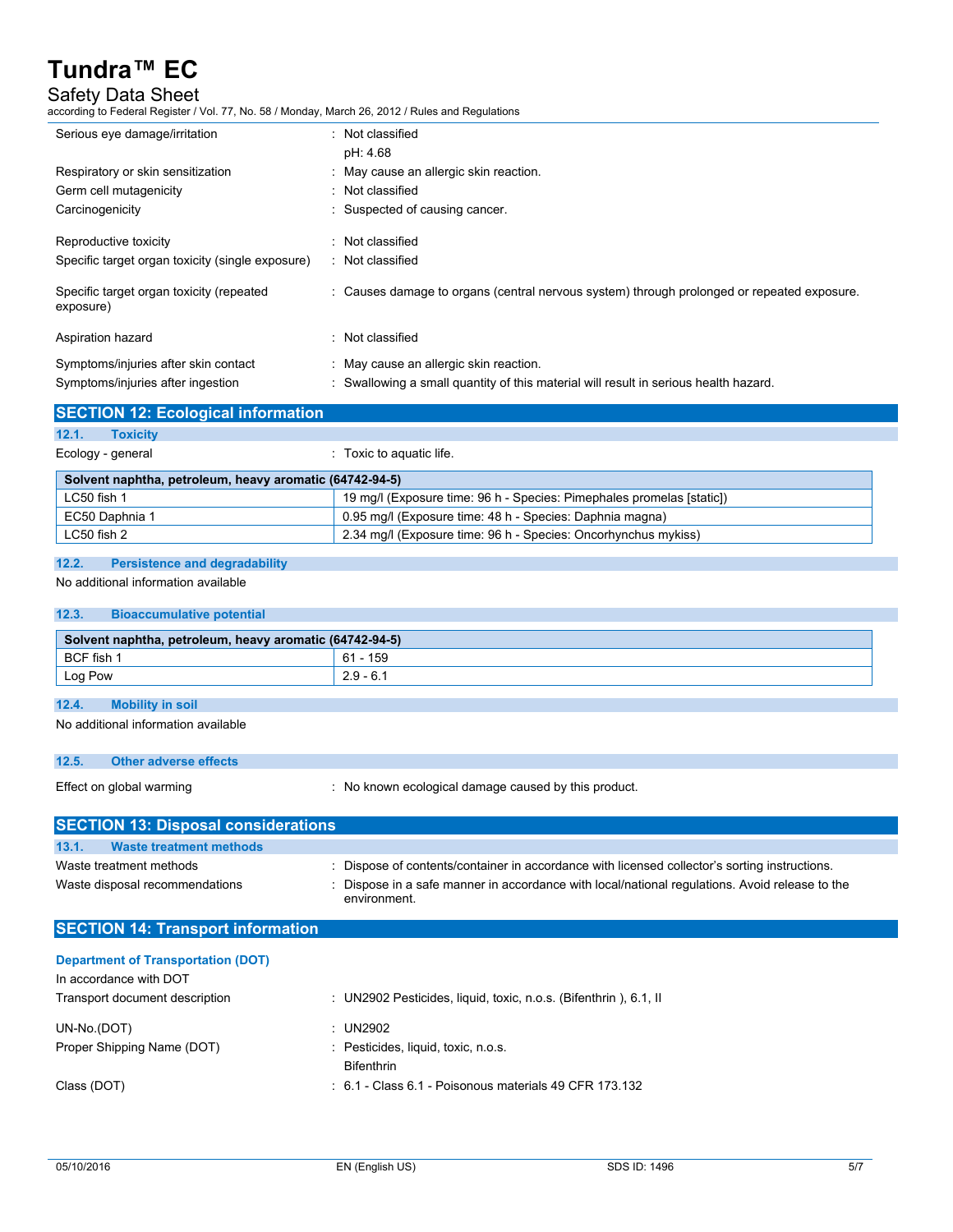Safety Data Sheet

according to Federal Register / Vol. 77, No. 58 / Monday, March 26, 2012 / Rules and Regulations

| Hazard labels (DOT)                                                                                                             | $: 6.1 - Poisson$                                                                                                                                                                                                                                                                                                                                                                                                                                                                                                                                                                                                                                                                                                                                                                                                                                                                                                                                                                                                                                                                                                                                                                                                                                                                                                                                                                                                                                                                                            |  |
|---------------------------------------------------------------------------------------------------------------------------------|--------------------------------------------------------------------------------------------------------------------------------------------------------------------------------------------------------------------------------------------------------------------------------------------------------------------------------------------------------------------------------------------------------------------------------------------------------------------------------------------------------------------------------------------------------------------------------------------------------------------------------------------------------------------------------------------------------------------------------------------------------------------------------------------------------------------------------------------------------------------------------------------------------------------------------------------------------------------------------------------------------------------------------------------------------------------------------------------------------------------------------------------------------------------------------------------------------------------------------------------------------------------------------------------------------------------------------------------------------------------------------------------------------------------------------------------------------------------------------------------------------------|--|
|                                                                                                                                 |                                                                                                                                                                                                                                                                                                                                                                                                                                                                                                                                                                                                                                                                                                                                                                                                                                                                                                                                                                                                                                                                                                                                                                                                                                                                                                                                                                                                                                                                                                              |  |
| Packing group (DOT)                                                                                                             | : II - Medium Danger                                                                                                                                                                                                                                                                                                                                                                                                                                                                                                                                                                                                                                                                                                                                                                                                                                                                                                                                                                                                                                                                                                                                                                                                                                                                                                                                                                                                                                                                                         |  |
| DOT Packaging Non Bulk (49 CFR 173.xxx)                                                                                         | 202                                                                                                                                                                                                                                                                                                                                                                                                                                                                                                                                                                                                                                                                                                                                                                                                                                                                                                                                                                                                                                                                                                                                                                                                                                                                                                                                                                                                                                                                                                          |  |
| DOT Packaging Bulk (49 CFR 173.xxx)                                                                                             | : 243                                                                                                                                                                                                                                                                                                                                                                                                                                                                                                                                                                                                                                                                                                                                                                                                                                                                                                                                                                                                                                                                                                                                                                                                                                                                                                                                                                                                                                                                                                        |  |
| DOT Symbols                                                                                                                     | G - Identifies PSN requiring a technical name                                                                                                                                                                                                                                                                                                                                                                                                                                                                                                                                                                                                                                                                                                                                                                                                                                                                                                                                                                                                                                                                                                                                                                                                                                                                                                                                                                                                                                                                |  |
| DOT Special Provisions (49 CFR 172.102)                                                                                         | : IB2 - Authorized IBCs: Metal (31A, 31B and 31N); Rigid plastics (31H1 and 31H2); Composite<br>(31HZ1). Additional Requirement: Only liquids with a vapor pressure less than or equal to 110<br>kPa at 50 C (1.1 bar at 122 F), or 130 kPa at 55 C (1.3 bar at 131 F) are authorized<br>T11 - 6 178.274(d)(2) Normal 178.275(d)(3)<br>TP2 - a. The maximum degree of filling must not exceed the degree of filling determined by the<br>following: (image) Where: tr is the maximum mean bulk temperature during transport, tf is the<br>temperature in degrees celsius of the liquid during filling, and a is the mean coefficient of<br>cubical expansion of the liquid between the mean temperature of the liquid during filling (tf) and<br>the maximum mean bulk temperature during transportation (tr) both in degrees celsius. b. For<br>liquids transported under ambient conditions may be calculated using the formula: (image)<br>Where: d15 and d50 are the densities (in units of mass per unit volume) of the liquid at 15 C<br>(59 F) and 50 C (122 F), respectively<br>TP13 - Self-contained breathing apparatus must be provided when this hazardous material is<br>transported by sea<br>TP27 - A portable tank having a minimum test pressure of 4 bar (400 kPa) may be used<br>provided the calculated test pressure is 4 bar or less based on the MAWP of the hazardous<br>material, as defined in 178.275 of this subchapter, where the test pressure is 1.5 times the<br><b>MAWP</b> |  |
| DOT Packaging Exceptions (49 CFR 173.xxx)                                                                                       | : 153                                                                                                                                                                                                                                                                                                                                                                                                                                                                                                                                                                                                                                                                                                                                                                                                                                                                                                                                                                                                                                                                                                                                                                                                                                                                                                                                                                                                                                                                                                        |  |
| DOT Quantity Limitations Passenger aircraft/rail : 5 L<br>(49 CFR 173.27)                                                       |                                                                                                                                                                                                                                                                                                                                                                                                                                                                                                                                                                                                                                                                                                                                                                                                                                                                                                                                                                                                                                                                                                                                                                                                                                                                                                                                                                                                                                                                                                              |  |
| DOT Quantity Limitations Cargo aircraft only (49 : 60 L<br>CFR 175.75)                                                          |                                                                                                                                                                                                                                                                                                                                                                                                                                                                                                                                                                                                                                                                                                                                                                                                                                                                                                                                                                                                                                                                                                                                                                                                                                                                                                                                                                                                                                                                                                              |  |
| DOT Vessel Stowage Location                                                                                                     | : B - (i) The material may be stowed "on deck" or "under deck" on a cargo vessel and on a<br>passenger vessel carrying a number of passengers limited to not more than the larger of 25<br>passengers, or one passenger per each 3 m of overall vessel length; and (ii) "On deck only" on<br>passenger vessels in which the number of passengers specified in paragraph (k)(2)(i) of this<br>section is exceeded                                                                                                                                                                                                                                                                                                                                                                                                                                                                                                                                                                                                                                                                                                                                                                                                                                                                                                                                                                                                                                                                                             |  |
| DOT Vessel Stowage Other                                                                                                        | $\therefore$ 40 - Stow "clear of living quarters"                                                                                                                                                                                                                                                                                                                                                                                                                                                                                                                                                                                                                                                                                                                                                                                                                                                                                                                                                                                                                                                                                                                                                                                                                                                                                                                                                                                                                                                            |  |
| Other information                                                                                                               | : No supplementary information available.                                                                                                                                                                                                                                                                                                                                                                                                                                                                                                                                                                                                                                                                                                                                                                                                                                                                                                                                                                                                                                                                                                                                                                                                                                                                                                                                                                                                                                                                    |  |
| <b>TDG</b><br>No additional information available                                                                               |                                                                                                                                                                                                                                                                                                                                                                                                                                                                                                                                                                                                                                                                                                                                                                                                                                                                                                                                                                                                                                                                                                                                                                                                                                                                                                                                                                                                                                                                                                              |  |
| <b>Transport by sea</b>                                                                                                         |                                                                                                                                                                                                                                                                                                                                                                                                                                                                                                                                                                                                                                                                                                                                                                                                                                                                                                                                                                                                                                                                                                                                                                                                                                                                                                                                                                                                                                                                                                              |  |
| Class (IMDG)                                                                                                                    | Not determined                                                                                                                                                                                                                                                                                                                                                                                                                                                                                                                                                                                                                                                                                                                                                                                                                                                                                                                                                                                                                                                                                                                                                                                                                                                                                                                                                                                                                                                                                               |  |
| <b>Air transport</b><br>Class (IATA)                                                                                            | Not determined                                                                                                                                                                                                                                                                                                                                                                                                                                                                                                                                                                                                                                                                                                                                                                                                                                                                                                                                                                                                                                                                                                                                                                                                                                                                                                                                                                                                                                                                                               |  |
|                                                                                                                                 |                                                                                                                                                                                                                                                                                                                                                                                                                                                                                                                                                                                                                                                                                                                                                                                                                                                                                                                                                                                                                                                                                                                                                                                                                                                                                                                                                                                                                                                                                                              |  |
| <b>SECTION 15: Regulatory information</b>                                                                                       |                                                                                                                                                                                                                                                                                                                                                                                                                                                                                                                                                                                                                                                                                                                                                                                                                                                                                                                                                                                                                                                                                                                                                                                                                                                                                                                                                                                                                                                                                                              |  |
| 15.1. US Federal regulations                                                                                                    |                                                                                                                                                                                                                                                                                                                                                                                                                                                                                                                                                                                                                                                                                                                                                                                                                                                                                                                                                                                                                                                                                                                                                                                                                                                                                                                                                                                                                                                                                                              |  |
| All components of this product are listed, or excluded from listing, on the United States Environmental Protection Agency Toxic |                                                                                                                                                                                                                                                                                                                                                                                                                                                                                                                                                                                                                                                                                                                                                                                                                                                                                                                                                                                                                                                                                                                                                                                                                                                                                                                                                                                                                                                                                                              |  |

Substances Control Act (TSCA) inventory except for: bifenthrin (ISO); (2-methylbiphenyl-3-yl)methyl rel-(1R,3R)-3- [(1Z)-2-chloro- 3,3,3-trifluoroprop-1-en-1-yl]- 2,2 dimethylcyclopropanecarboxylate CAS No 82657-04-3 25.4%

This product or mixture does not contain a toxic chemical or chemicals in excess of the applicable de minimis concentration as specified in 40 CFR §372.38(a) subject to the reporting requirements of section 313 of Title III of the Superfund Amendments and Reauthorization Act of 1986 and 40 CFR Part 372.

EPA Registration Number : 1381-196